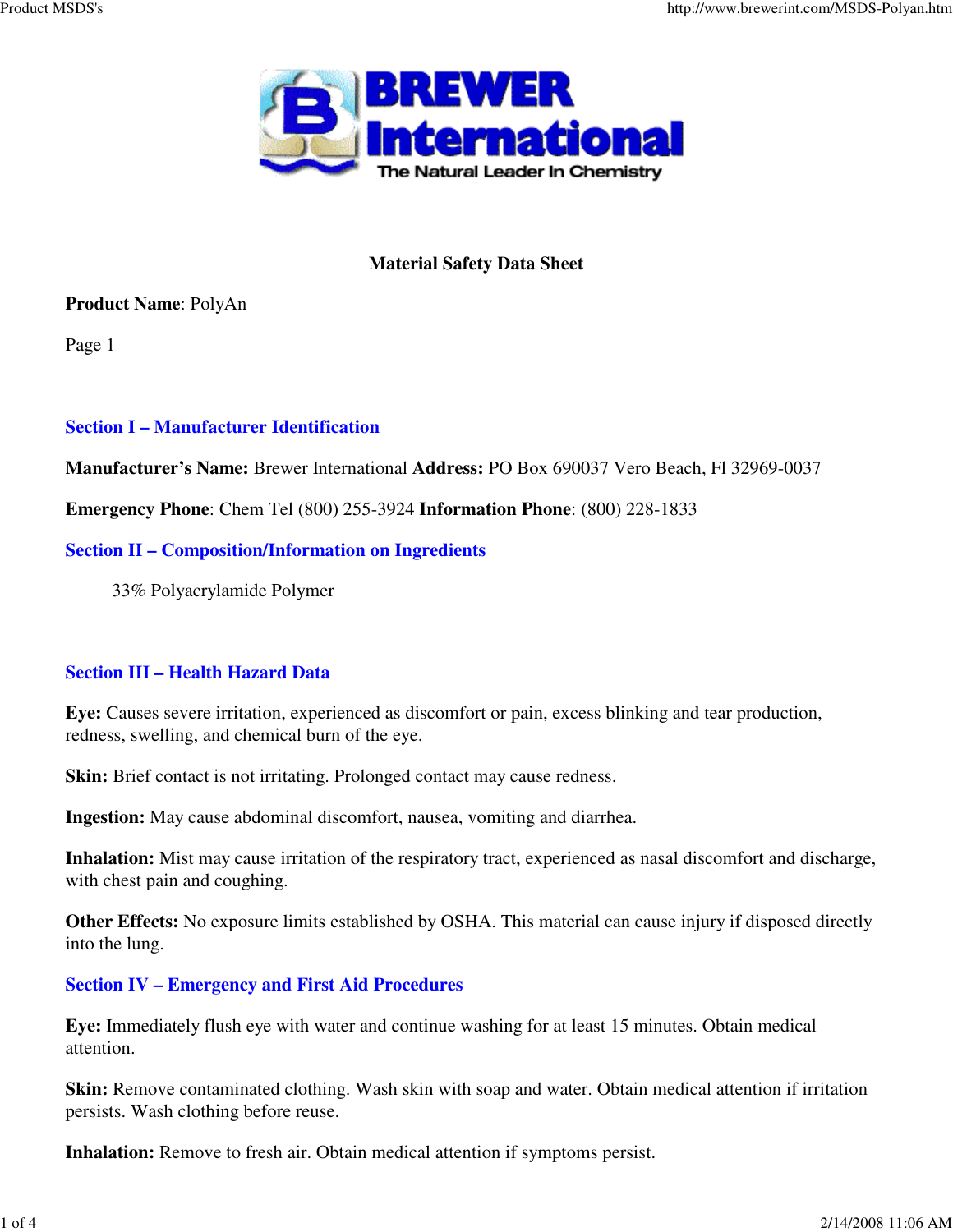**Ingestion:** Give two glasses of water. Do NOT induce vomiting. Obtain medical attention.

#### **Toxicology:** Not Known

**Other:** Treatment of overexposure should be directed at control of symptoms and the clinical condition of patient.

#### **Product Name:** PolyAn

Page 2

### **Section V – Fire Fighting Measures**

**Flash Point:** Greater than 200 Deg. F

**Fire Extinguishing Media:** Foam, Water fog, Dry chemical, ABC fire extinguisher.

**Fire and Explosion Hazards:** Not applicable

**Fire-Fighting Equipment:** Self-contained positive breathing apparatus and protective clothing should be worn.

### **Section VI – Accidental Release Measures**

If material is released or spilled wear eye and skin protection. Floor may be slippery; use care to avoid falling. Contain spill immediately with inert materials (e.g. sand, earth). Avoid discharge to natural waters. Transfer liquids and solid diking material to suitable containers for recovery or disposal. Check local, state, and federal regulations.

### **Section VII – Handling and Storage**

Use with adequate ventilation. Wash thoroughly after handling. Keep away from heat, sparks and flames.

### **Section VIII – Exposure Controls and Personal Protection**

**Ventilation:** Adequate ventilation.

**Respiratory Protection:** If vapors present, use approved respirator.

**Skin Protection:** Use of protective clothing is recommended.

**Eye Protection:** Wear full-face shield or goggles.

**Exposure Guidelines:** Use impervious gloves. Repeated skin contact could cause dermatitis.

### **Section IX – Physical and Chemical Properties**

**Boiling Point:** Aqueous phase ~100 Deg. C; Oil phase~175 Deg. C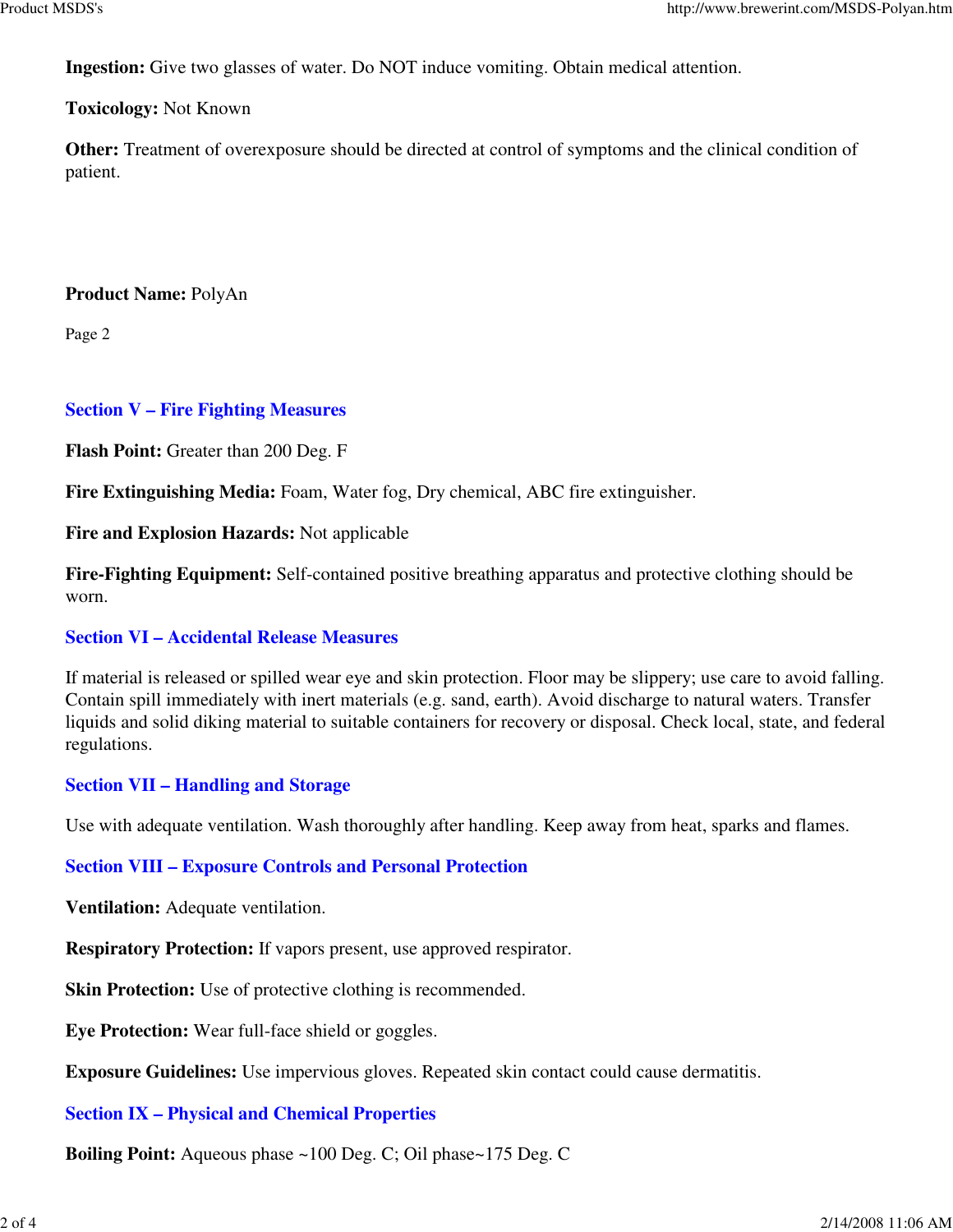**Vap. Pressure:** Similar to water

**Vap. Density:** Similar to water

**Sol. in water: Limited by viscosity**

**Sp. Gravity:** 1.0

**Appearance:** White, viscous, opaque liquid

**Odor:** Slight hydrocarbon odor

Product Name: PolyAn

**Page** 3

#### **Section X – Stability and Reactivity**

**Stability:** Stable

**Incompatibility:** Strong oxidizing agents.

**Hazardous Decomposition Products:** Burning can produce carbon monoxide and/or carbon dioxide, ammonia, or oxides of nitrogen.

**Hazardous Polymerization:** Will not occur.

#### **Section XI – Toxicological Information**

Oral LD50 in rats range from 4.5 to greater than 25 ml/kg.

Inhalation LC50 in rats is about 15000 ppm

**Section XII – Ecological Information**

 $\blacklozenge$ 96 hr NOEL (Bluegill) = 18.0 mg/L. 96 hr NOEL (Trout) = 10.0 mg./L.

 $\triangle$ 96 hr LC50 (Bluegill) = 89.5 mg/L. 96 hr LC50 (Trout) = 75.2 mg/L.

**Section XIII – Disposal Considerations**

Check local, state and federal regulations.

#### **Section XIV – Transport Information**

NMFC number is 4610, adjuvants. NFPA rating is 1- health, 1- flammability, 0- reactivity, and 0- specific hazard.

### **Section XV – Regulatory Information**